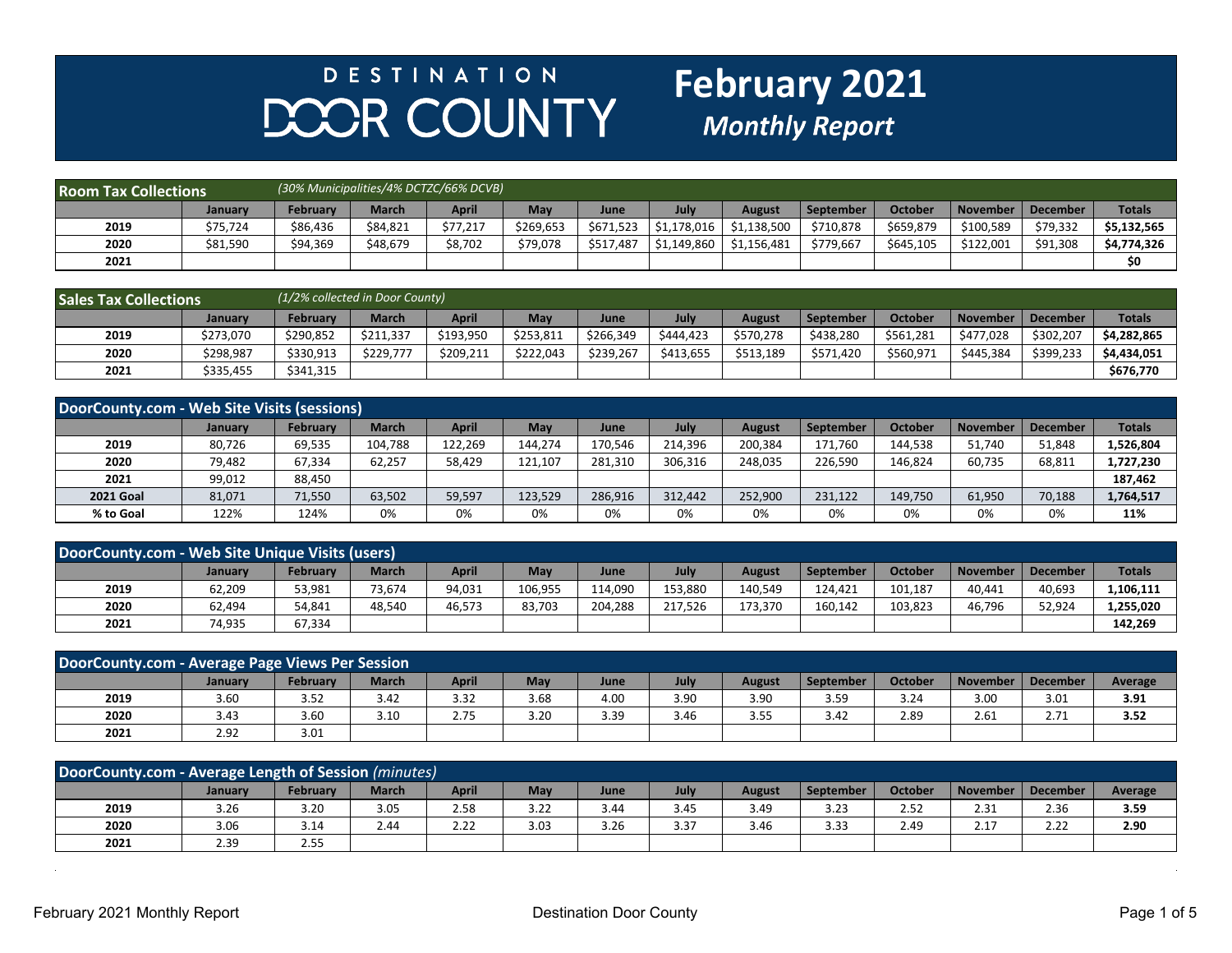| DoorCounty.com - Mobile Web Site Useage |                |          |              |        |        |             |         |         |           |                |                     |        |               |
|-----------------------------------------|----------------|----------|--------------|--------|--------|-------------|---------|---------|-----------|----------------|---------------------|--------|---------------|
|                                         | <b>January</b> | February | <b>March</b> | April  | May    | <b>June</b> | July    | August  | September | <b>October</b> | November   December |        | <b>Totals</b> |
| 2019                                    | 47,730         | 31,171   | 47,176       | 53,591 | 58,380 | 73,540      | 94,491  | 91,675  | 82,254    | 65,438         | 30,812              | 23,456 | 699,714       |
| 2020                                    | 36,049         | 33,826   | 28,198       | 33,689 | 53,741 | 138,902     | 145.267 | 111,515 | 103,576   | 70.470         | 29,860              | 33,330 | 818,423       |
| 2021                                    | 45,986         | 39,639   |              |        |        |             |         |         |           |                |                     |        | 85,625        |

| DoorCounty.com - Top Ten Most Requested Pages for the Month | <b>February 2021</b>            |                       |
|-------------------------------------------------------------|---------------------------------|-----------------------|
| 1) /homepage                                                | 5)/winter                       | 9) /travel-updates    |
| 2) / experience                                             | 6) /stay/log-cabin-log-house    | 10)stay/cottage-house |
| 3) / experience/events                                      | 7) /discover/guides-and-reports |                       |
| $(4)$ /stay                                                 | 8) /newsletter/feb-21           |                       |

| DoorCounty.com - Top Ten Sources for the Month | <b>February 2021</b>       |                    |
|------------------------------------------------|----------------------------|--------------------|
| 1) Google/organic                              | 5) yahoo                   | 9) Facebook        |
| 2) Direct Traffic                              | 6) duckduckgo              | 10) m.facebook.com |
| 3) Facebook & Instagram                        | 7) Destination Door County |                    |
| 4) bing/organic                                | 8) The Trade Desk          |                    |

| <b>Social Media: Facebook</b> |           |                 |              |              |           |           |           |               |                  |                |                 |                 |                    |
|-------------------------------|-----------|-----------------|--------------|--------------|-----------|-----------|-----------|---------------|------------------|----------------|-----------------|-----------------|--------------------|
| <b>Impressions</b>            | January   | <b>February</b> | <b>March</b> | <b>April</b> | May       | June      | July      | <b>August</b> | September        | <b>October</b> | <b>November</b> | <b>December</b> | <b>Totals</b>      |
| 2019                          | 1,718,452 | 1,728,409       | 2,258,613    | 2,966,996    | 1,745,963 | 1,772,403 | 1,482,104 | 1,589,049     | 2,319,589        | 1,645,947      | 471,513         | 729,547         | 20,428,585         |
| 2020                          | 1,133,521 | 1,184,316       | 887,660      | 680,311      | 959,275   | 1,886,257 | 2,785,831 | 1,970,320     | 1,984,249        | 1,642,433      | 416,433         | 2,764,057       | 18,294,663         |
| 2021                          | 1,173,143 | 884,322         |              |              |           |           |           |               |                  |                |                 |                 | 2,057,465          |
| <b>Post Views</b>             | January   | <b>February</b> | <b>March</b> | <b>April</b> | May       | June      | July      | <b>August</b> | <b>September</b> | <b>October</b> | <b>November</b> | <b>December</b> | <b>Totals</b>      |
| 2019                          | 1.094.742 | 1,079,000       | 1,453,043    | 2,139,689    | 1,201,734 | 1,251,592 | 905,612   | 1,081,231     | 1.651.326        | 898,337        | 383,064         | 628,266         | 13,767,636         |
| 2020                          | 839,967   | 967,663         | 673,116      | 542,934      | 706,071   | 1,414,059 | 3,124,318 | 1,461,915     | 1,535,593        | 1,238,250      | 333,295         | 251,274         | 13,088,455         |
| 2021                          | 712,512   | 679,752         |              |              |           |           |           |               |                  |                |                 |                 | 1,392,264          |
| <b>Page Views</b>             | January   | February        | <b>March</b> | <b>April</b> | May       | June      | July      | <b>August</b> | <b>September</b> | <b>October</b> | <b>November</b> | <b>December</b> | <b>Totals</b>      |
| 2019                          | 731,095   | 647.166         | 859.283      | 550.666      | 586.646   | 586.088   | 478.696   | 563.738       | 703.855          | 463.094        | 375.486         | 625.800         | 7,171,613          |
| 2020                          | 656,428   | 510,707         | 561,444      | 530,069      | 718,416   | 618,593   | 484,377   | 633,034       | 680.060          | 589,043        | 260,923         | 233,858         | 6,476,952          |
| 2021                          | 511,020   | 381,130         |              |              |           |           |           |               |                  |                |                 |                 | 892,150            |
| <b>Engagement</b>             | January   | February        | <b>March</b> | <b>April</b> | May       | June      | July      | <b>August</b> | <b>September</b> | <b>October</b> | <b>November</b> | <b>December</b> | <b>Totals</b>      |
| 2019                          | 49,759    | 51,818          | 65,323       | 55,448       | 48,318    | 56,304    | 43,791    | 51,651        | 73,617           | 57,359         | 27,911          | 42,223          | 623,522            |
| 2020                          | 46,097    | 52,095          | 41,870       | 39,105       | 53,358    | 95,807    | 77,728    | 58,771        | 66.624           | 48,520         | 15,143          | 27,952          | 623,070            |
| 2021                          | 32,104    | 25,170          |              |              |           |           |           |               |                  |                |                 |                 | 57,274             |
| <b>2021 Goal</b>              | 47,018    | 53,136          | 42,707       | 39,887       | 54,425    | 97,723    | 79,282    | 59,946        | 67,957           | 49,491         | 15,445          | 28,511          | 635,528            |
| % to Goal                     | 68%       | 47%             | 0%           | 0%           | 0%        | 0%        | 0%        | 0%            | 0%               | 0%             | 0%              | 0%              | 9%                 |
| <b>Likes</b>                  | January   | <b>February</b> | <b>March</b> | <b>April</b> | May       | June      | July      | <b>August</b> | <b>September</b> | <b>October</b> | <b>November</b> | <b>December</b> | <b>Year Growth</b> |
| 2019                          | 113,643   | 114,006         | 114,607      | 115,014      | 115,698   | 116,426   | 117,064   | 117,577       | 118,058          | 118,266        | 118,236         | 118,905         | 5%                 |
| 2020                          | 118,974   | 119,136         | 119,320      | 119,548      | 120,266   | 121,393   | 122,709   | 123,767       | 125,063          | 125,594        | 125,549         | 125,653         | 6%                 |
| 2021                          | 125,885   | 125,912         |              |              |           |           |           |               |                  |                |                 |                 | $-100%$            |
| <b>Received Messages</b>      | January   | <b>February</b> | <b>March</b> | <b>April</b> | May       | June      | July      | <b>August</b> | <b>September</b> | <b>October</b> | <b>November</b> | <b>December</b> | <b>Totals</b>      |
| 2021                          | 994       | 728             |              |              |           |           |           |               |                  |                |                 |                 | 1,722              |

 $\sim$ 

 $\ddot{\phantom{a}}$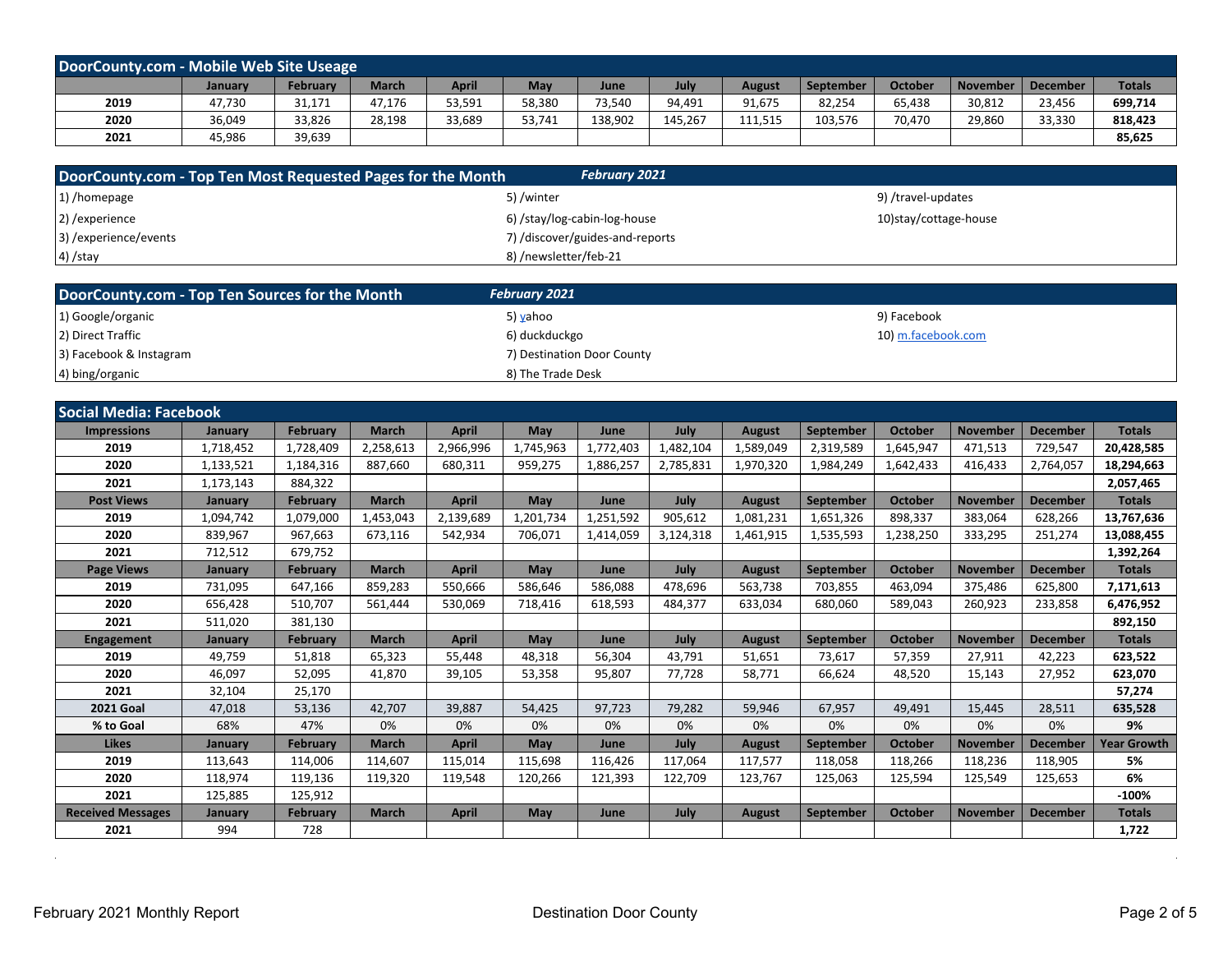| Social Media: Instagram     |         |                 |              |              |        |             |        |               |           |                |                 |                 |                    |
|-----------------------------|---------|-----------------|--------------|--------------|--------|-------------|--------|---------------|-----------|----------------|-----------------|-----------------|--------------------|
| <b>Followers</b>            | January | <b>February</b> | <b>March</b> | <b>April</b> | May    | June        | July   | <b>August</b> | September | <b>October</b> | November        | December        | <b>Year Growth</b> |
| 2019                        | 41.489  | 42.444          | 43.816       | 46,615       | 46.602 | 47.731      | 49.306 | 50,480        | 51.441    | 52,403         | 53.209          | 53,624          | 29%                |
| 2020                        | 54,479  | 55,186          | 55,898       | 56,489       | 57,204 | 58,825      | 60.466 | 62,118        | 63,359    | 64,828         | 65,135          | 65,619          | 22%                |
| 2021                        | 66,503  | 67,013          |              |              |        |             |        |               |           |                |                 |                 |                    |
| <b>Comments &amp; Likes</b> | January | <b>February</b> | <b>March</b> | <b>April</b> | May    | <b>June</b> | July   | <b>August</b> | September | <b>October</b> | <b>November</b> | <b>December</b> | <b>Total</b>       |
| 2019                        | 68.928  | 55,396          | 54.769       | 47,200       | 51,007 | 43.701      | 39,622 | 35,582        | 35,973    | 44,906         | 31,525          | 37,223          | 545,832            |
| 2020                        | 45,751  | 27,673          | 24,380       | 17,951       | 20,015 | 47,727      | 45,942 | 37,795        | 40,164    | 52,362         | 34,043          | 18,617          | 412,420            |
| 2021                        | 36,432  | 24,170          |              |              |        |             |        |               |           |                |                 |                 | 60,602             |
| <b>2021 Goal</b>            | 46,666  | 28,226          | 24,867       | 18,310       | 20,415 | 48,681      | 46.860 | 38,550        | 40,967    | 53,409         | 34,723          | 37,967          | 439,641            |
| % to Goal                   | 78%     | 86%             | 0%           | 0%           | 0%     | 0%          | 0%     | 0%            | 0%        | 0%             | 0%              | 0%              | 14%                |
| <b>Received Messages</b>    | January | <b>February</b> | <b>March</b> | <b>April</b> | May    | June        | July   | <b>August</b> | September | <b>October</b> | <b>November</b> | <b>December</b> | <b>Total</b>       |
| 2021                        | 842     | 329             |              |              |        |             |        |               |           |                |                 |                 | 1,171              |

| l Social Media: Twitter  |                |          |              |              |        |             |        |               |                  |                |                 |                 |                    |
|--------------------------|----------------|----------|--------------|--------------|--------|-------------|--------|---------------|------------------|----------------|-----------------|-----------------|--------------------|
| <b>Followers</b>         | January        | February | <b>March</b> | <b>April</b> | May    | June        | July   | <b>August</b> | September        | <b>October</b> | <b>November</b> | December        | <b>Year Growth</b> |
| 2019                     | 6,505          | 6,529    | 6,587        | 6,615        | 6,649  | 6.708       | 6,777  | 6,823         | 6,852            | 6,892          | 6,911           | 6,917           | 6.33%              |
| 2020                     | 6,948          | 6,968    | 6,982        | 7,042        | 7,098  | 7,147       | 7,190  | 7,212         | 7,202            | 7,247          | 7,248           | 7,252           | 4.38%              |
| 2021                     | 7,158          | 7,182    |              |              |        |             |        |               |                  |                |                 |                 | $-100.00\%$        |
| <b>Impressions</b>       | <b>January</b> | February | <b>March</b> | <b>April</b> | May    | June        | July   | <b>August</b> | September        | <b>October</b> | <b>November</b> | <b>December</b> | <b>Totals</b>      |
| 2019                     | 41,303         | 64,700   | 51.200       | 47,200       | 39,900 | 48,700      | 50.200 | 42,500        | 58,100           | 35,400         | 49,000          | 30,400          | 558,603            |
| 2020                     | 37,600         | 45,500   | 23,900       | 33,300       | 42,300 | 24,600      | 19,800 | 27,800        | 26,800           | 44,700         | 30,800          | 27,623          | 384,723            |
| 2021                     | 36,908         | 33,810   |              |              |        |             |        |               |                  |                |                 |                 | 70,718             |
| <b>2021 Goal</b>         | 38,352         | 46,410   | 24,378       | 33,967       | 43,146 | 25,092      | 20,196 | 28,356        | 27,336           | 45,594         | 31,416          | 28,175          | 392,418            |
| % to Goal                | 96%            | 73%      | 0%           | 0%           | 0%     | 0%          | 0%     | 0%            | 0%               | 0%             | 0%              | 0%              | 18%                |
| <b>Received Messages</b> | <b>January</b> | February | <b>March</b> | <b>April</b> | May    | <b>June</b> | July   | <b>August</b> | <b>September</b> | <b>October</b> | <b>November</b> | <b>December</b> | <b>Total</b>       |
| 2021                     | 154            | 70       |              |              |        |             |        |               |                  |                |                 |                 | 224                |

| <b>Pay-Per-Click Results</b> |                |                 |              |        |        |             |        |               |           |                |                 |          |               |
|------------------------------|----------------|-----------------|--------------|--------|--------|-------------|--------|---------------|-----------|----------------|-----------------|----------|---------------|
|                              | <b>January</b> | <b>February</b> | <b>March</b> | April  | May    | <b>June</b> | July   | <b>August</b> | September | <b>October</b> | <b>November</b> | December | <b>Totals</b> |
| 2019                         | 554,           | 7,080           | 11,305       | 10,866 | 12,797 | 16,264      | 19,465 | 20,134        | 16,874    | 14,272         | 7140            | 5503     | 149,254       |
| 2020                         | 5,686          | 5,592           | 7,346        | 5,887  | 11,291 | 21,498      | 24.425 | 20,390        | 18,142    | 10,344         | 9,756           | 11,340   | 151,697       |
| 2021                         | 11,794         | 10,882          |              |        |        |             |        |               |           |                |                 |          | 22.676        |

| <b>Door County E-Newsletter - Number of E-Mail Subscribers</b> |                |          |              |              |         |         |         |               |           |                |          |              |             |
|----------------------------------------------------------------|----------------|----------|--------------|--------------|---------|---------|---------|---------------|-----------|----------------|----------|--------------|-------------|
|                                                                | <b>January</b> | February | <b>March</b> | <b>April</b> | May     | June    | July    | <b>August</b> | September | <b>October</b> | November | l December l | Pear Growth |
| 2019                                                           | 234,402        | 235,885  | 237.388      | 234,602      | 230,667 | 231,672 | 233.441 | 234,294       | 235.297   | 235,313        | 236.229  | 237.757      | 1%          |
| 2020                                                           | 233,019        | 233.445  | 236.304      | 235,498      | 234.583 | 233,455 | 233.614 | 233,558       | 233.094   | 233,080        | 232.425  | 231,570      | $-1%$       |
| 2021                                                           | 229.813        | 228,401  |              |              |         |         |         |               |           |                |          |              | $-100%$     |

| Door County E-Newsletter - Open Rates |         |                 |              |              |        |        |        |               |                  |         |          |                 |         |
|---------------------------------------|---------|-----------------|--------------|--------------|--------|--------|--------|---------------|------------------|---------|----------|-----------------|---------|
|                                       | Januarv | <b>February</b> | <b>March</b> | <b>April</b> | May    | June   | July   | <b>August</b> | <b>September</b> | October | November | <b>December</b> | Average |
| 2019                                  | 19.06%  | 22.14%          | 21.20%       | 22.52%       | 23.26% | 23.87% | 26.49% | 26.51%        | 23.44%           | 17.94%  | 22.76%   | 17.78%          | 22.25%  |
| 2020                                  | 22.89%  | 22.70%          | 28.68%       | 24.37%       | 33.08% | 38.48% | 37.10% | 31.96%        | 35.80%           | 30.17%  | 24.56%   | 24.14%          | 29.49%  |
| 2021                                  | 26.39%  | 30.83%          |              |              |        |        |        |               |                  |         |          |                 |         |

 $\sim$ 

l.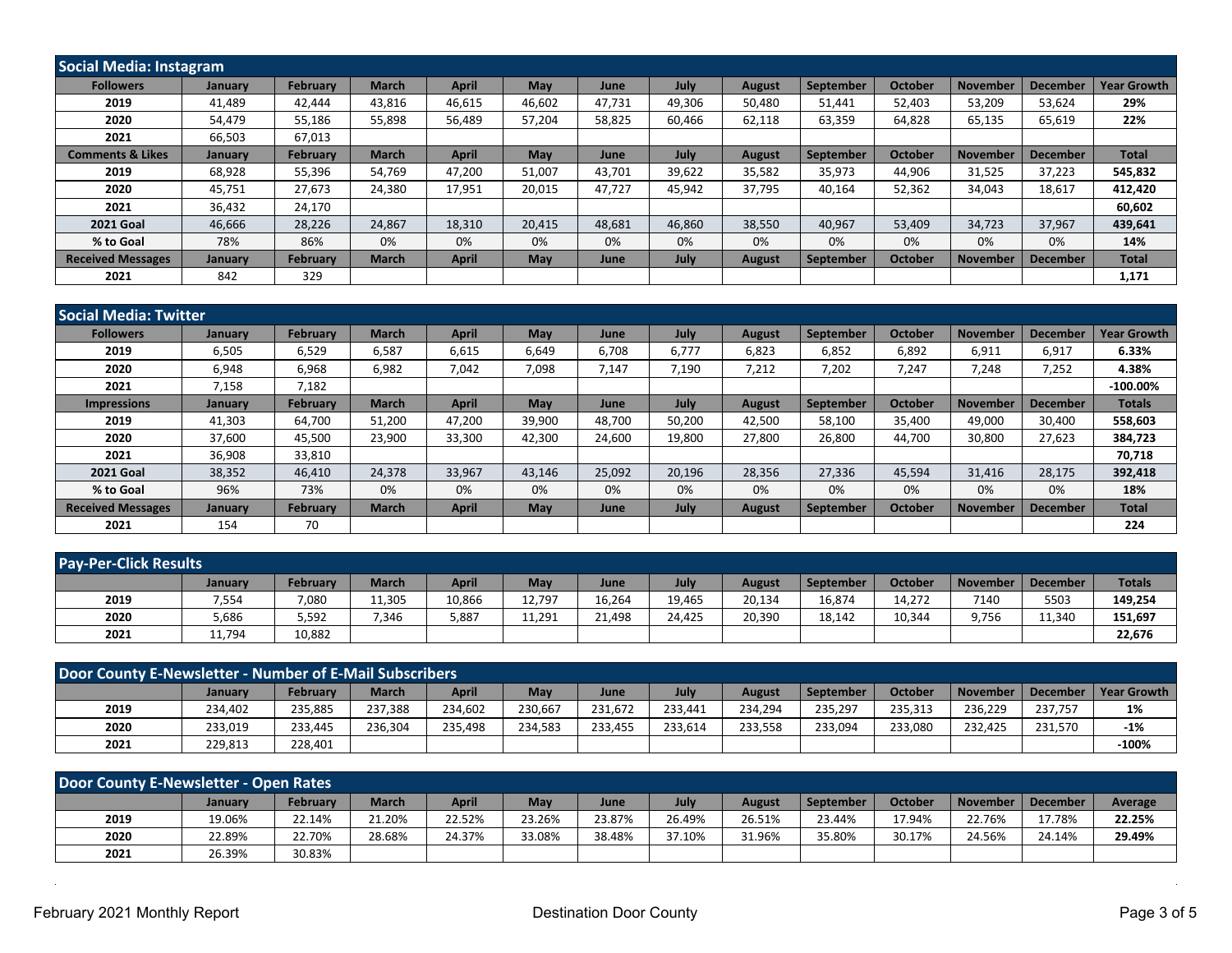| <b>Door County E-Newsletter - Click Thru's</b> |         |                 |              |              |            |             |       |               |                  |                |                 |                 |         |
|------------------------------------------------|---------|-----------------|--------------|--------------|------------|-------------|-------|---------------|------------------|----------------|-----------------|-----------------|---------|
|                                                | Januarv | <b>February</b> | <b>March</b> | <b>April</b> | <b>May</b> | <b>June</b> | July  | <b>August</b> | <b>September</b> | <b>October</b> | <b>November</b> | <b>December</b> | Average |
| 2019                                           | 2.66%   | 3.60%           | 3.29%        | 2.76%        | 3.66%      | 2.74%       | 4.31% | 4.49%         | 5.57%            | 3.09%          | 2.78%           | 1.56%           | 3.37%   |
| 2020                                           | 2.19%   | 2.31%           | 3.58%        | 1.15%        | 3.86%      | 6.53%       | 5.31% | 4.76%         | 5.31%            | 4.02%          | 2.59%           | 2.65%           | 3.69%   |
| 2021                                           | 2.95%   | 4.41%           |              |              |            |             |       |               |                  |                |                 |                 |         |

| <b>Advertising - Gross Impressions</b> |           |           |              |            |            |             |           |               |            |                |                 |                 |              |
|----------------------------------------|-----------|-----------|--------------|------------|------------|-------------|-----------|---------------|------------|----------------|-----------------|-----------------|--------------|
|                                        | January   | February  | <b>March</b> | April      | May        | <b>June</b> | July      | <b>August</b> | September  | <b>October</b> | <b>November</b> | <b>December</b> | <b>Total</b> |
| 2019                                   | 746,596   | 804,685   | 3,797,293    | 19,926,019 | 24,361,571 | 4,439,997   | 3,254,874 | 14,679,101    | 31,134,255 | 3,284,761      | 253,909         | 241,105         | 106.924.166  |
| 2020                                   | 3,441,763 | 772,865   | 4,487,926    | 188,207    | 209,265    | 37,400,583  | 3.788.621 | 1,883,580     | 37,354,210 | 2,084,726      | 327,237         | 3,403,013       | 95,341,996   |
| 2021                                   | 3,691,284 | 1,647,058 |              |            |            |             |           |               |            |                |                 |                 | 5,338,342    |

| <b>Advertising - Media Placed 2021</b> |                |          |              |              |     |      |      |        |           |                |                 |                 |              |
|----------------------------------------|----------------|----------|--------------|--------------|-----|------|------|--------|-----------|----------------|-----------------|-----------------|--------------|
|                                        | <b>January</b> | Februarv | <b>March</b> | <b>April</b> | May | June | July | August | September | <b>October</b> | <b>November</b> | <b>December</b> | <b>Total</b> |
| <b>Total Paid</b>                      | \$44,302       | \$18,422 |              |              |     |      |      |        |           |                |                 |                 | \$62,724     |
| <b>Co-Op Dollars</b>                   | \$1.575        | \$2,025  |              |              |     |      |      |        |           |                |                 |                 | \$3,600      |

| <b>Online Video Views</b> (includes DDC video content on YouTube, Facebook, Vimeo, etc) |         |                 |              |         |         |         |         |               |                  |                |                 |                 |               |
|-----------------------------------------------------------------------------------------|---------|-----------------|--------------|---------|---------|---------|---------|---------------|------------------|----------------|-----------------|-----------------|---------------|
|                                                                                         | January | <b>February</b> | <b>March</b> | April   | May     | June    | July    | <b>August</b> | <b>September</b> | <b>October</b> | <b>November</b> | <b>December</b> | <b>Totals</b> |
| 2019                                                                                    | 187.976 | 154.620         | 405,237      | 156,856 | 145,688 | 175,083 | 90,004  | 55,746        | 15,894           | 21.755         | 21.220          | 34,622          | L,464,701     |
| 2020                                                                                    | 42,795  | 22,173          | 66,611       | 97.340  | 178.820 | 122.356 | 127.653 | 186.474       | 128,343          | 119.505        | 21.922          | 14.141          | 1,128,133     |
| 2021                                                                                    | 29,892  | 25,721          |              |         |         |         |         |               |                  |                |                 |                 | 55,613        |

| <b>Media Marketing Program - Impressions</b> |                |                 |              |            |            |                         |            |               |             |                |                 |                 |               |
|----------------------------------------------|----------------|-----------------|--------------|------------|------------|-------------------------|------------|---------------|-------------|----------------|-----------------|-----------------|---------------|
|                                              | <b>January</b> | <b>February</b> | <b>March</b> | April      | May        | June                    | July       | <b>August</b> | September   | <b>October</b> | <b>November</b> | <b>December</b> | <b>Totals</b> |
| 2019                                         | 99,963,410     | 62,423,890      | 30,432,627   | 13,209,923 | 6,647,728  | 7.063.714               | 97,886,602 | 10,801,279    | 17,799,696  | 33.722.879     | 974.989         | 775.434         | 381,702,171   |
| 2020                                         | 30,513,557     | 13,674,701      | 39.059.827   | 12,633,384 | 8.819.887  | 22,310,420              | 55.637.847 | 27.823.582    | 18.739.336  | 144,646,399    | 2,350,034       | 217.784         | 376,426,758   |
| 2021                                         | 66,046,649     | 140.872.845     |              |            |            |                         |            |               |             |                |                 |                 | 206,919,494   |
| <b>2021 Goal</b>                             | 32,495,838     | 21,930,129      | 35,133,559   | 24,677,505 | 26,492,650 | 13,118,736   48,136,139 |            | 19,006,142    | 121,237,009 | 79,915,740     | 27,109,723      | 30,566,551      | 379,819,722   |
| % to Goal                                    | 203%           | 642%            | 0%           | 0%         | 0%         | 0%                      | 0%         | 0%            | 0%          | 0%             | 0%              | 0%              | 54%           |

| <b>Media Marketing Program - Visiting Journalists</b> |         |          |              |              |     |             |      |               |           |                |                 |                 |               |
|-------------------------------------------------------|---------|----------|--------------|--------------|-----|-------------|------|---------------|-----------|----------------|-----------------|-----------------|---------------|
|                                                       | January | February | <b>March</b> | <b>April</b> | May | <b>June</b> | July | <b>August</b> | September | <b>October</b> | <b>November</b> | <b>December</b> | <b>Totals</b> |
| 2019                                                  |         |          |              |              | 0   | 22          |      | 18            | 11<br>ᆠ   |                |                 | 11<br>ᆠᆂ        | 72            |
| 2020                                                  |         |          |              |              | 0   |             |      |               |           |                |                 | ∸∸              | 60            |
| 2021                                                  |         | 10       |              |              |     |             |      |               |           |                |                 |                 | 12            |
| <b>2021 Goal</b>                                      |         |          |              |              |     | 10          | 10   | 12            |           |                |                 |                 | 70            |
| % to Goal                                             |         | 125%     |              |              | 0%  | 0%          | 0%   | 0%            | 0%        | 0%             |                 | 0%              | 17%           |

| Media Marketing Program - Ad Value Equivalency (AVE) |                |           |              |           |           |           |           |               |                  |           |                 |                 |               |
|------------------------------------------------------|----------------|-----------|--------------|-----------|-----------|-----------|-----------|---------------|------------------|-----------|-----------------|-----------------|---------------|
|                                                      | <b>January</b> | February  | <b>March</b> | April     | May       | June      | July      | <b>August</b> | <b>September</b> | October   | <b>November</b> | <b>December</b> | <b>Totals</b> |
| 2019                                                 | \$373,010      | \$172,097 | \$61.967     | \$711,055 | \$128.671 | \$295,606 | \$232.542 | \$70,927      | \$133,197        | \$234.993 | \$182.681       | \$86,097        | \$2,682,843   |
| 2020                                                 | \$344,671      | \$32.504  | \$194.664    | \$15,793  | \$108,659 | \$128,813 | \$366,942 | \$729,757     | \$76,991         | \$403.557 | \$582,619       | \$34.601        | \$3,019,571   |
| 2021                                                 | \$412.672      | \$227,001 |              |           |           |           |           |               |                  |           |                 |                 | \$639,673     |

 $\alpha$ 

 $\mathcal{L}$